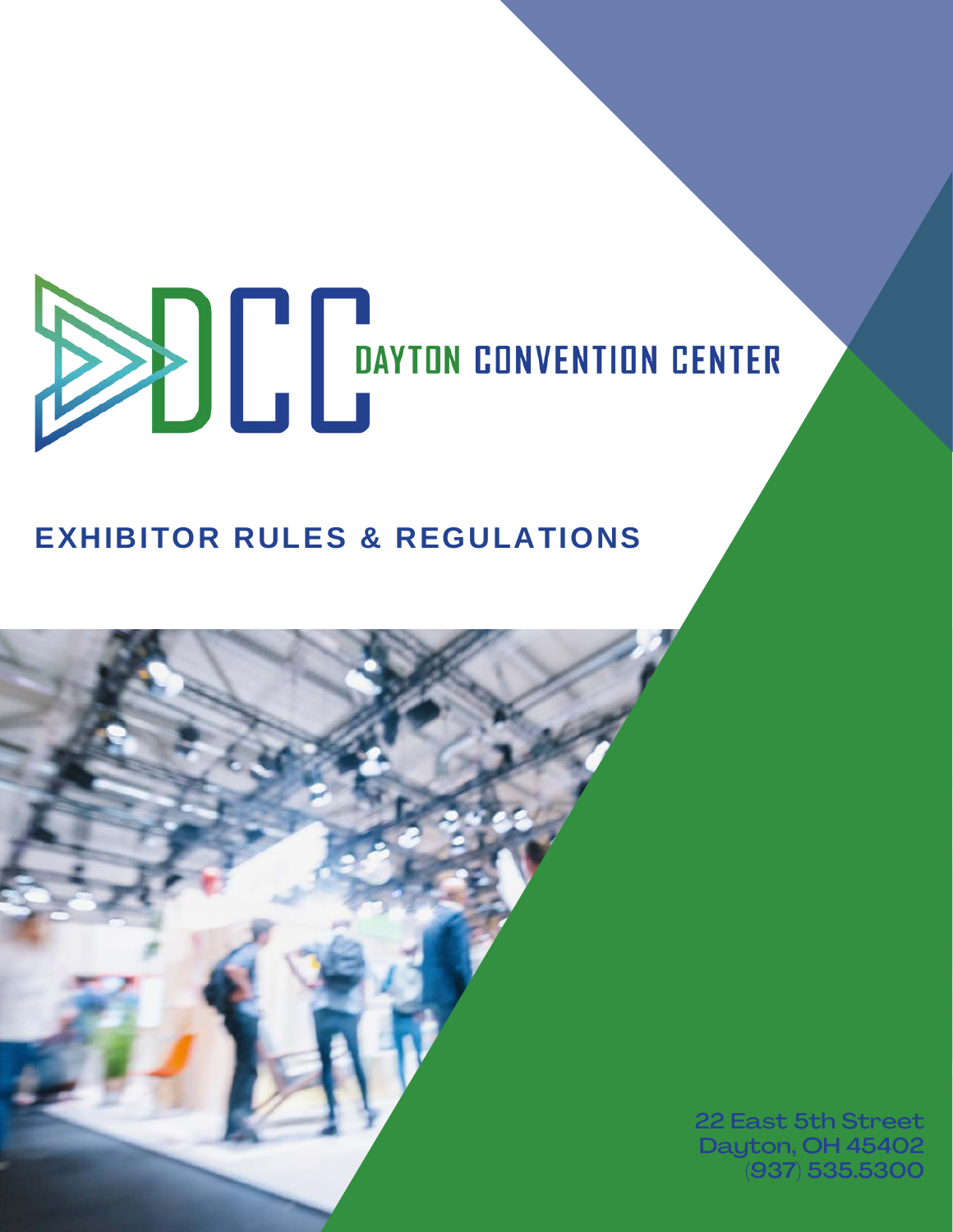# **Facility Overview**

The Dayton Convention Center is located in the central business district of downtown Dayton. Just minutes from the Dayton International Airport and the I-70/I-75 interchange. We offer 150,000 square feet of meeting space over three levels with an open floor plan and atrium that allows attendees to navigate the facility with comfort and ease. Our central location is within a days drive to over 60% of the US population.

| <b>ADDRESS</b>    | 22 East Fifth Street, Dayton, OH 45402                                                                                                                                                                                                                                                                                                                                                                                      |
|-------------------|-----------------------------------------------------------------------------------------------------------------------------------------------------------------------------------------------------------------------------------------------------------------------------------------------------------------------------------------------------------------------------------------------------------------------------|
| <b>WEBSITE</b>    | daytonconventioncenter.com                                                                                                                                                                                                                                                                                                                                                                                                  |
| <b>TIMEZONE</b>   | <b>Eastern Standard Time</b>                                                                                                                                                                                                                                                                                                                                                                                                |
| <b>AIRPORT</b>    | Dayton International Airport (DAY),<br>located 12.2 miles (15-20 minutes) from DCC                                                                                                                                                                                                                                                                                                                                          |
| <b>LOCATION</b>   | Downtown Dayton, steps from the Miami River and<br><b>Oregon District dining and shops</b>                                                                                                                                                                                                                                                                                                                                  |
| <b>OWNER</b>      | <b>Montgomery County Convention Facilities Authority</b>                                                                                                                                                                                                                                                                                                                                                                    |
| <b>MANAGEMENT</b> | <b>ASM Global</b>                                                                                                                                                                                                                                                                                                                                                                                                           |
| <b>SIZE</b>       | 150,000 sq. ft.                                                                                                                                                                                                                                                                                                                                                                                                             |
| <b>FEATURES</b>   | .68,000 sq. ft. of column free Exhibit Hall, VIP Lounge<br>that overlooks the entire space<br>. Full-service Theater that seats up to 672 guests, includes a raised<br>orchestra pit that can accommodate an additional seats<br>· 3 Ballrooms totaling over 20,000 sq. ft.<br>· 22 Meeting Rooms                                                                                                                           |
|                   | NEARBY HOTELS · Radisson (connected via enclosed skyway)<br>· Fairfield Inn & Suites by Marriott Dayton (0.6 miles)<br>· The University of Dayton Marriot Hotel (1.7 miles)<br>· Dayton Courtyard by Marriott (2 miles)<br>· Holiday Inn Express & Suites Dayton Southwest (2.5 miles)<br>· Drury Inn & Suites (6 miles)<br>· Homewood Suites by Hilton Dayton South (10 miles)<br>Courtyard Dayton South/Mall (10.4 miles) |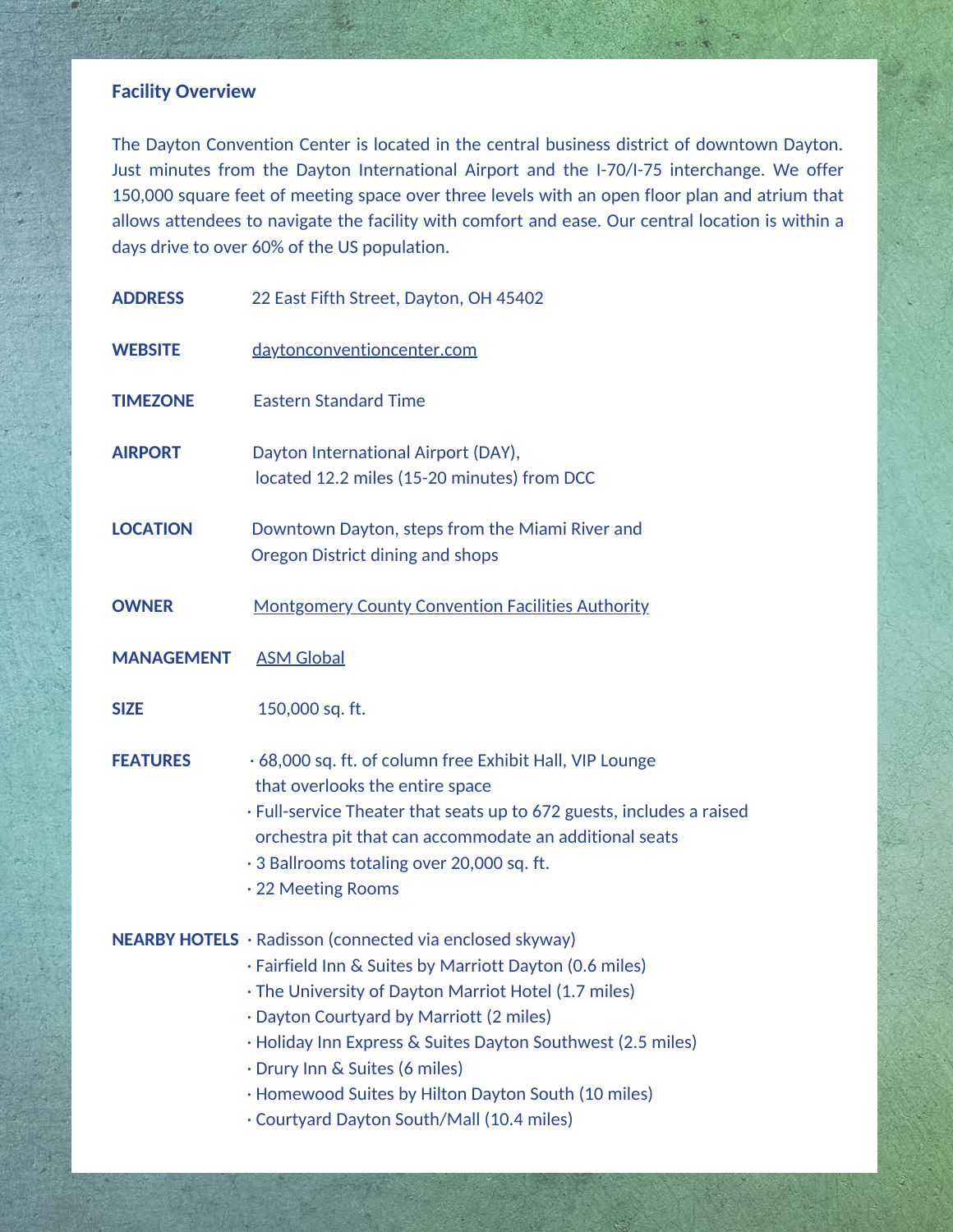*This is not intended to be a complete list since every event is unique, any specific questions should be directed to your Event Services Manager.*

#### **Banner Opportunities**

The hanging of banners from the railways must be approved by the DCC General Manager. For specific banner dimensions and locations, please work directly with your assigned Event Manager. Please consult your Event Manager during the planning process to coordinate the intended use of banner signage.

#### **Booth Guide**

Exhibit Areas:

- Open emergency exits. Booths and/or equipment are not permitted to block exits
- There must be a 10' clearance around all emergency exits
- No less than 10' aisles
- Crate storage is limited. Crates are not permitted in exhibit halls or stored in service corridors on upper levels. Contact your Event Services Manager to confirm onsite storage options prior to move-in

#### Exhibit Structures:

Covered exhibits and multi-level exhibits with less than 300 sq. ft.

- Must be made of non-combustible materials. Certificate of treated materials must be presented upon request
- Must install a smoke detector with audible alarm on the interior of the structure
- Firewatch or extinguishing system not required
- A minimum of one stairwell is required for multi-level exhibits
- Stairwell must allow for proper egress

Covered exhibits and multi-level exhibits with more than 300 sq. ft.

- Materials and décor must be made of non-combustible materials. Certificate of treated materials must be presented upon request
- Scaled plan must be submitted and approved by the DCC. Plan to include registered architect or engineers' signature or stamp, show name and dates, directional information and exhibit height
- If covered areas exceed 1,000 sq. ft., a clear fire break of no less than 10' must be provided on all 4 sides of each 1,000 sq. ft.
- Must install a smoke detector with audible alarm on the interior of the structure
- Firewatch or extinguishing system is **required**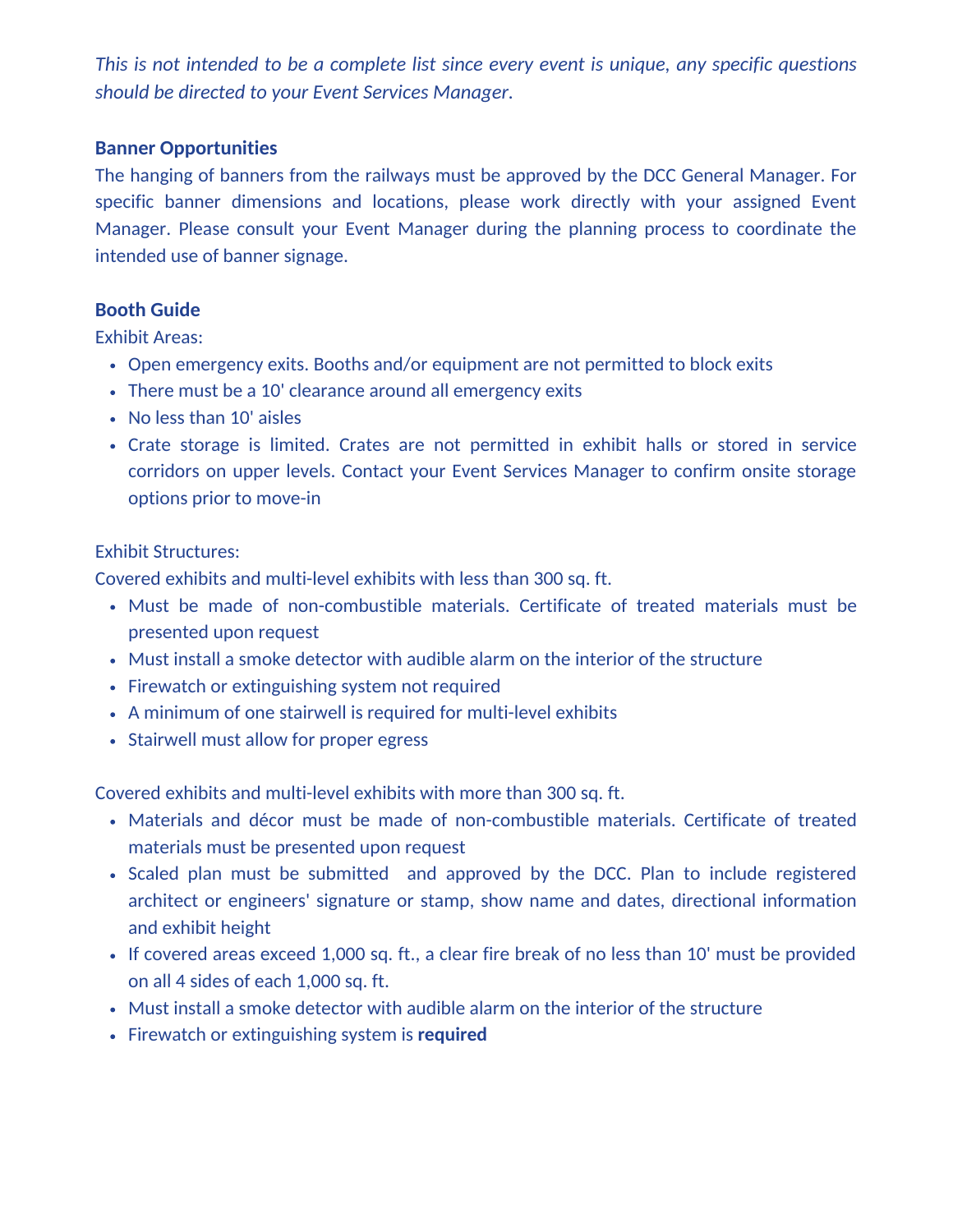Upper deck of multi-level booths with more than 300 sq. ft.

- Must be made of non-combustible materials. Certificate of treated materials must be presented upon request
- Upper level cannot be covered
- Post maximum occupancy of 2nd level at base of structure
- Limited to a max of 1,000 sq. ft. on upper deck to include a fire break of no less than 10' on all 4 sides of area
- Must install a smoke detector with audible alarm on the interior of the structure, regardless of square footage
- Must provide a portable dry chemical fire extinguisher for every 300 sq. ft. of exhibit space. Extinguishers must be mounted in a visible location, near exit doors and be accessible at all times
- A minimum of 2 stairwells is required for multi-level exhibits, stairwell must allow for proper egress
- Fire watch may also be required at prevailing rate

#### Combustible/Flammable Materials:

The DCC will need to provide special permission for any of the following: propane, butane, natural gas, radioactive devices, blasting agents/explosives, cryogenic gases, portable heating equipment, hazers/fog machines, aerosol cans with flammable propellants, flammable liquid pressure vessels and open flame devices (welding, cutting/brazing equipment, ammunition) along with exhibits involving hazardous processing and materials that would increase fire and life safety. The DCC does not permit pyrotechnics and open flames.

Please consult your Event Services Manager if any of the these materials apply to you. Approval is not guaranteed.

**Occupancy:** All booths must be staffed and open for business during established show hours. Booths cannot be dismantled prior to slow close.

# **Clean Floor Policy**

Empty cartons and cases must be removed from booths; items cannot be stored behind drape or in booths.

#### **Crowd Managers/Security**

Where events involve gathering of more than 1,000 people, trained crowd managers shall be provided. Crowd managers/event security will be arranged by your Event Services contact and the DCC will provide event security through their preferred partner. Prevailing rates will apply.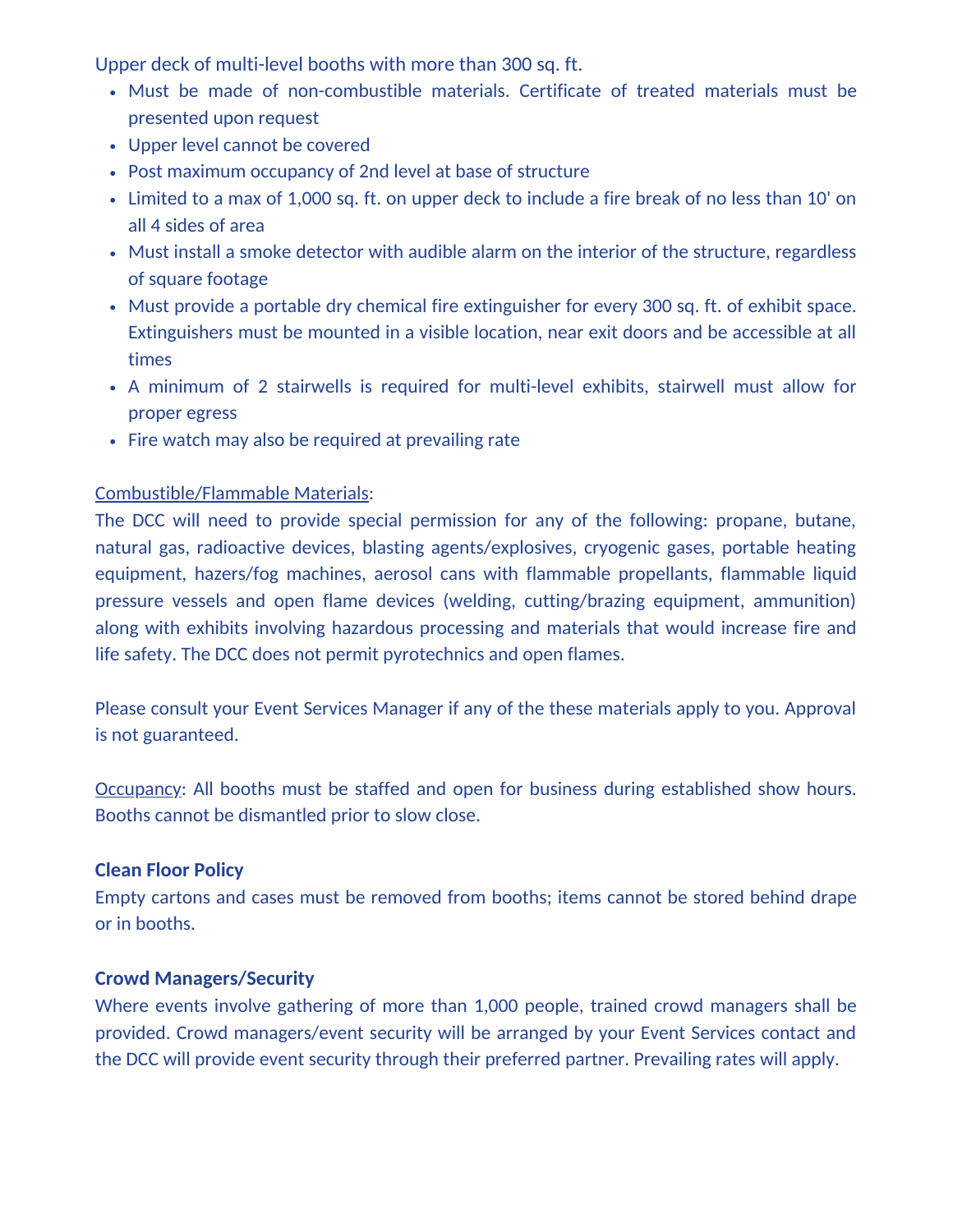# **Display Vehicles**

Any vehicles on display shall comply with the following:

- All fuel tank openings shall be locked and sealed in a manner to prevent the escape vapors
- Fuel tanks shall not be more than a quarter full or contain more than 5 gallons of fuel
- At least one battery cable shall be removed from the battery used to start the vehicle's engine. The disconnected cable must be taped
- One set of keys for each vehicle must be given to the DCC Operations Team or kept securely in the show office by Show Management
- Vehicles cannot be fueled or defueled inside the building

# **Exclusive Services**

These are the exclusive services at our facility provided by the DCC and its service contractors for which you are not permitted to bring in any outside contractor:

- Catering/Food & Beverage
- Electric
- Gas
- Internet
- Rigging
- Loading Dock Security

Your Event Manager will coordinate the set up and billing for these exclusive services. If your event requires any of these services, please request your orders by submitting the appropriate forms directly to your Event Manager. Utility orders should be submitted no later than 5 days prior to your event start. If submitted within 5 days of your event, onsite rates may apply.

# **Exhibitor Kit**

The Lessee's General Service Contractor is required to distribute all DCC provided services and onsite service partner order forms as part of the event's print or digital exhibitor kit. No rate or service forms may be altered in any way. The Lessee is required to provide a web link or an electronic or printed copy of the exhibitor kit to DCC Event Manager, six (6) months prior to your event. Updated exhibitor kit due three (3) months prior to event.

Exhibitor kit must contain the following:

- Date and times (approved prior to printing and mailing to Exhibitors)
- Completed DCC service forms for required utilities. These can be found on the Exhibitor Services page of the website.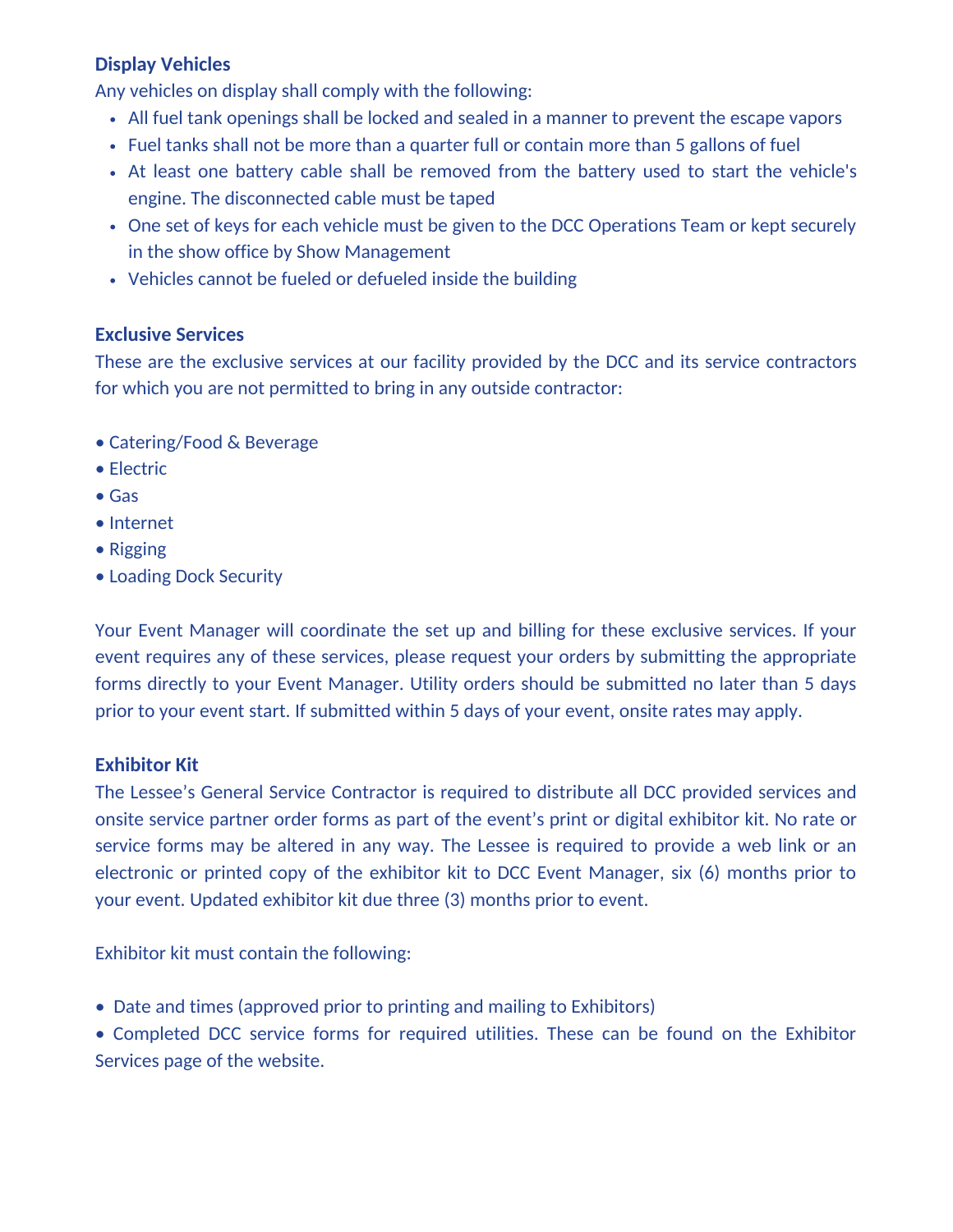# **Exhibitor List**

The Lessee must provide a complete and updated exhibitor list to the DCC Event Manager, when possible, at least 15 days prior to the event date.

The exhibitor list should include the following:

- Company Name
- Booth Number
- Booth Dimensions
- Contact Information

The DCC will use this list to assist exhibitors with placing orders.

# **Fire & Safety**

The DCC enforces the following key items, however the Dayton Fire Marshal shall have final authority.

Cooking Exhibit Information: A Cooking/Open Flame Agreement form must be obtained prior to any on-site cooking, and/or food warming activities on the premises. This agreement must be obtained from your Event Services Manager and reviewed and approved by the Dayton Fire Marshal's office. The use of cooking appliance must be disclosed on the Cooking/Open Flame Agreement. Contact your Event Services Manager for form and approval.

Facility Emergency Equipment:

- Fire fighting and emergency equipment many not be hidden or obstructed, including fire extinguishers, strobes, fire hose cabinets and standpipes
- All emergency exits, hallways and aisles leading from the DCC must be kept clear unobstructed
- Fire lanes must be maintained at all times on the loading dock

Fire Watch Personnel: A fire watch is ordered through the DCC Exhibitor Services. Where, in the opinion of the fire code official, it is essential for public safety in a trade show or exhibition, either because of the number of persons present or because of the nature of the performance, exhibition, display, or activity, the exhibitor may be required to provide one or more fire watch personnel. All requests should be submitted, no less than twenty-one (21) days before move-in begins.

Fire Watch is required:

- For all multi-level exhibits regardless of square footage and all covered exhibits exceeding 300 sq. ft.
- On all show days
- Beginning one half (1/2) hour prior to show opening and ending one half (1/2) hour following show closing based on 4 hour increments. Fire watch charged at prevailing rate.
- Minimum of 2 hours per fire watch required.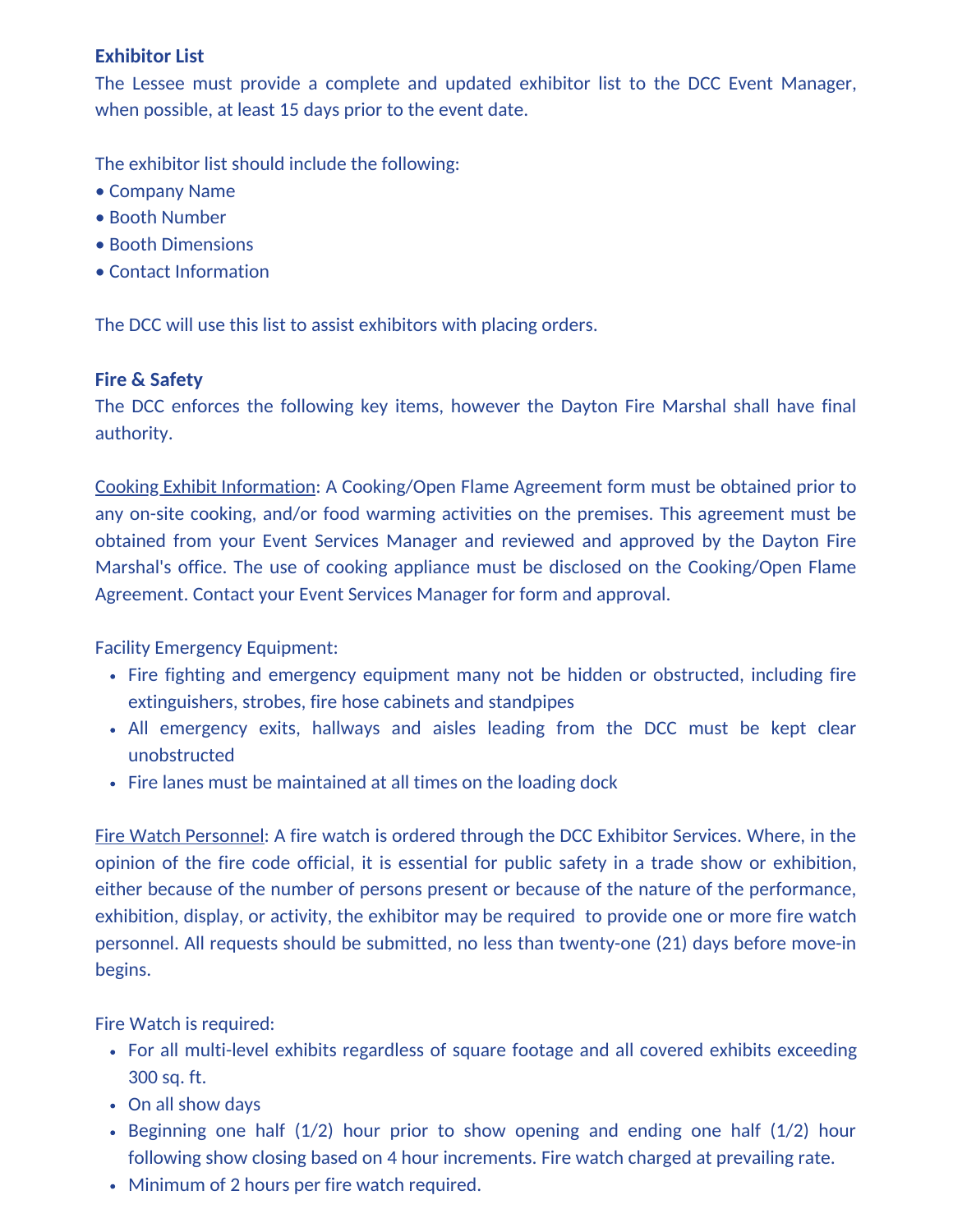#### Flame Resistance Information:

- All woodwork, stage scenery, furnishings, decorations and sets used upon a working permanent or temporary stage, or within an exhibit , shall be coated or treated by approved methods to render them flame resistant.
- All fabrics, films, draperies, curtains and similar furnishings must be flame resistant
- Acoustical and decorative material including, but not limited to, cotton, foamed plastic, hay, straw, wood chips, mulch, split bamboo and thatch must be treated with a flame-retardant
- The use of Styrofoam products for set construction is not permitted
- Documentation of flame resistance must be available for review upon request. Additional flame retardant treatments shall be applied in accordance with the appropriate product direction

#### Gas Restrictions & Hazardous Materials:

- The Exhibitor shall not bring upon the premises any exhibit, equipment or vehicle that, in the judgement of the DCC, would be, or might be, dangerous to persons or property or otherwise incompatible with the structure, systems and furnishings
- Hazardous chemicals and materials, including, but not limited to, pesticides, herbicides, poisons, flammable and combustible liquids, hazardous gases, pressure cylinders and tanks, and hazardous chemicals (including oxidizers) are prohibited inside the DCC
- Gasoline, kerosene, diesel fuel, combustible gases and other flammable liquids cannot be stored (permanently or temporarily) in the DCC facility, or in its dock areas, during and event or its move-in and move-out
- If materials are questionable, contact the DCC Exhibitor Services for more information. Costs or applicable administrative expenses incurred by the DCC for the removal of hazardous or potentially hazardous waste/materials left in, or about, the DCC will be assessed to the Exhibitor

#### Open Flame, Pyrotechnics and Special Effects:

Open flame and flame effects are not permitted at the DCC facility unless, under special circumstances, a fire watch is secured at the prevailing rate.

# **Floor Marking**

Markings made by the exhibitor and/or your General Service Contractor/Decorator on concrete or carpet must be removed without damage before departing the facility. We highly recommend using non-residue marking tape. Any damaged of tile, carpet and for removal of tape will be documented and cost billed.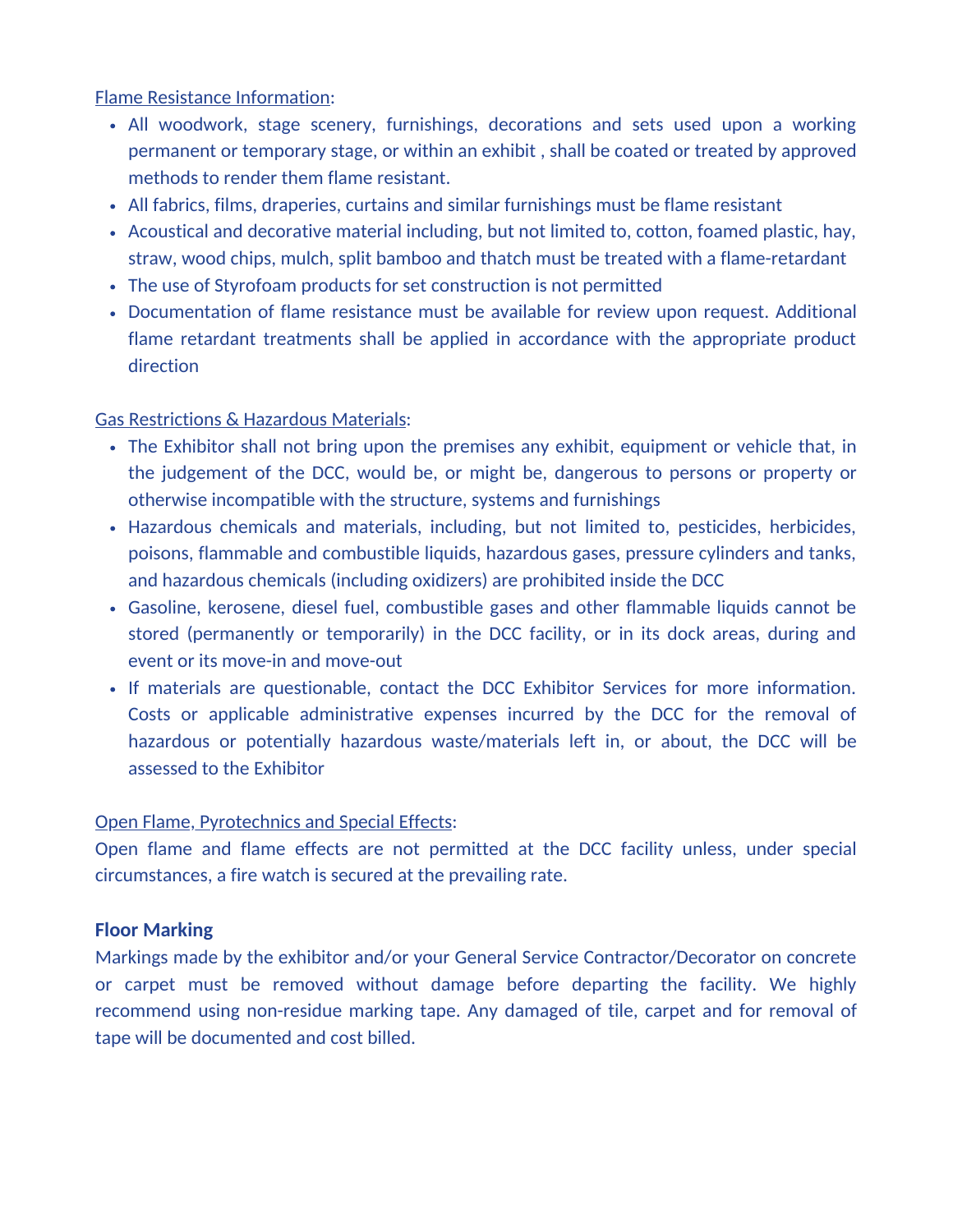#### **Floor Plans & Specifications**

A detailed, to-scale floorplan for exhibits, general session, registration, pre-function space and all other meeting spaces, must be submitted to DCC Exhibitor Services prior to the event for approval. DCC's preference is to receive a digital copy of the floorplans.

Three (3) sets of preliminary plans must be submitted before you start to assign or sell exhibit space. The DCC will submit these plans to the City of Dayton Fire Marshal for approval. The Lessee must remit fees for approval of plans. Please consult with your Event Manager for guidance.

Exhibit plans may be submitted separately from general session, registration and pre-function plans. If the Lessee's General Service Contractor is unable to provide scaled plans, they are available upon request through DCC Event Management.

Service Contractor/Decorator must submit, for approval by DCC Management, all exhibit floorplans prior to the Lessee selling exhibit space. Any/all revisions must also be submitted for DCC and Fire Marshal approval.

All floorplan layouts must identify the following:

- Event name, date of event and location at facility
- Floorplans drawn to scale
- Booth sizes (all booths must be double draped for electric and dimensions needed for equipment
- Utility grid on plan and aligned with exhibits
- Aisle dimensions and wall dimensions needed
- All "Entrances" and "Exits" clearly marked (signs must be placed on drape)
- Stage sizes
- Lounges
- Storage areas
- Equipment sizes (i.e. mats)

**NOTE**: DCC concession areas must remain clear of all obstructions within 15 feet of first row of booths. DCC reserves the right to disapprove booth sales in these areas.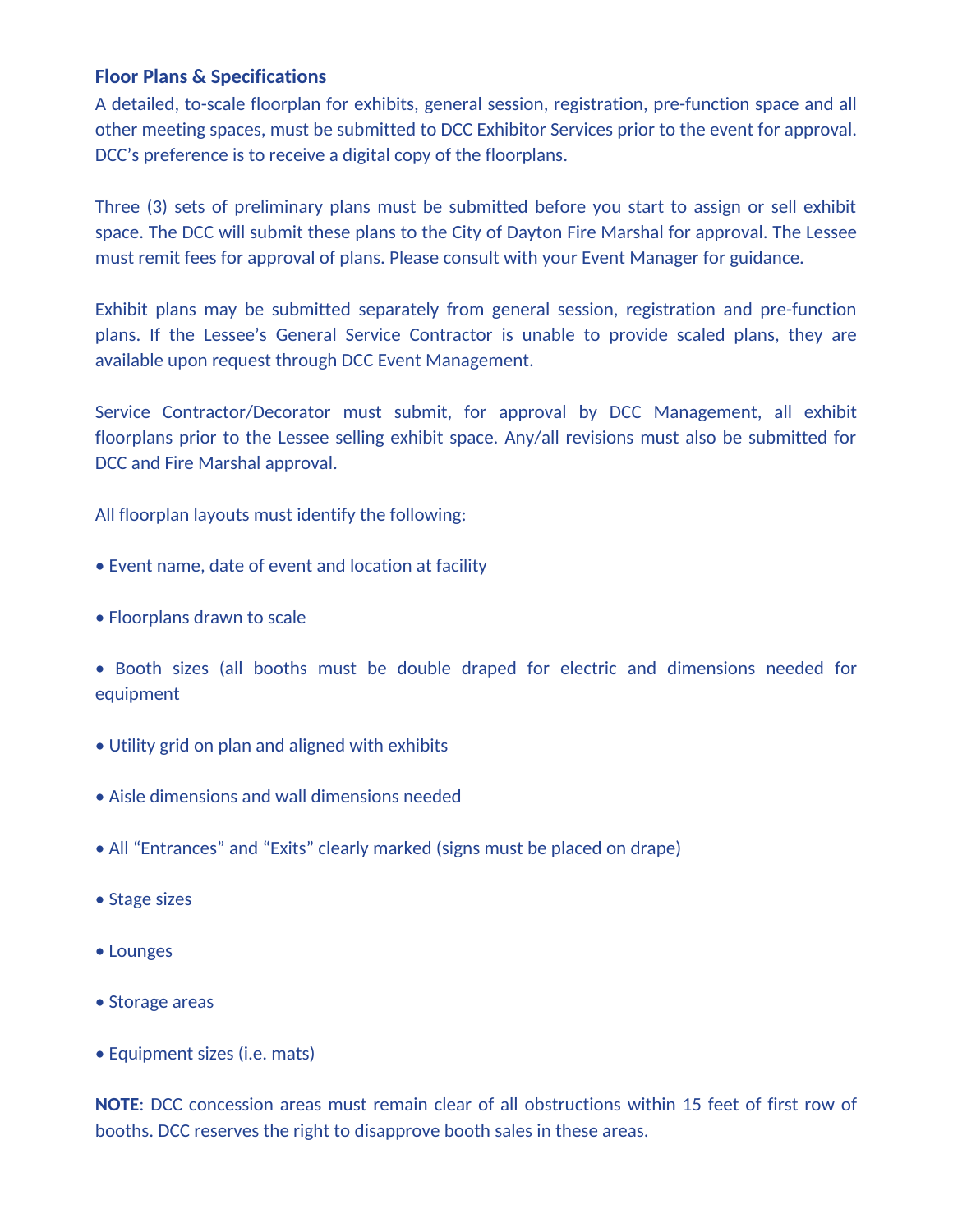#### **Food & Beverage**

Celebrate Dayton Hospitality, powered by SAVOR, is the exclusive food and beverage purveyor at the Dayton Convention Center. The distribution or sale of food and beverages on property from sources other than Celebrate Dayton is prohibited, All permitted food and beverage service must take place within the exhibitor's booth and must not be disruptive to the show/event. No food or beverages catered by Celebrate Dayton Hospitality can be moved and consumed off premises.

#### **Labor**

Only qualified labor personnel are required to perform various services at the DCC. Exhibitors should not, under any circumstances, become involved in disputes regarding labor to be performed. Any such questions should be referred to the official services contractors and Show Management. Contact your Event Services Manager for prevailing labor rates.

#### **Move-In/Move-Out**

All setup and tear down must occur during the contracted dates and times. If you require additional set up or tear down time, contact your Sales Manager to arrange an amendment to your Use License Agreement.

All materials from your event must not arrive prior to your event and cannot remain after your contract ends. The Center does not provide any storage or security for your materials.

All loading dock space and timing must be pre-approved by your Event Services Manager. The Center does not provide dock plates, pallet jacks, carts and/or dollies for loading and unloading equipment. It is the responsibility of the General Service Contractor/Decorator to provide this equipment. If a show/event requires heavy move-in/move-out, special arrangements can be made for access to Center's restricted parking area. A service charge for such arrangements may be applied based in the duration of time and required space needed for move-in/move-out.

#### **Parking**

Parking is available in the Oregon District Garage, 116 E 5th Street, which is one block East of the Dayton Convention Center on Fifth Street (at Jefferson Street). The Oregon District Garage offers a covered skywalk on Level 1 of the garage that will bring you to the 3rd floor at the Dayton Convention Center. The garage has a total of 1,416 parking spots.

#### [View Directions](https://www.google.co.in/maps/place/22+E+5th+St,+Dayton,+OH+45402/@39.756775,-84.18952,18z/data=!4m5!3m4!1s0x884081548bea0149:0x18f20abfd6115913!8m2!3d39.7561515!4d-84.1899955?hl=en)

Clearance: Trucks, Vans, Campers, SUVs: 6'6"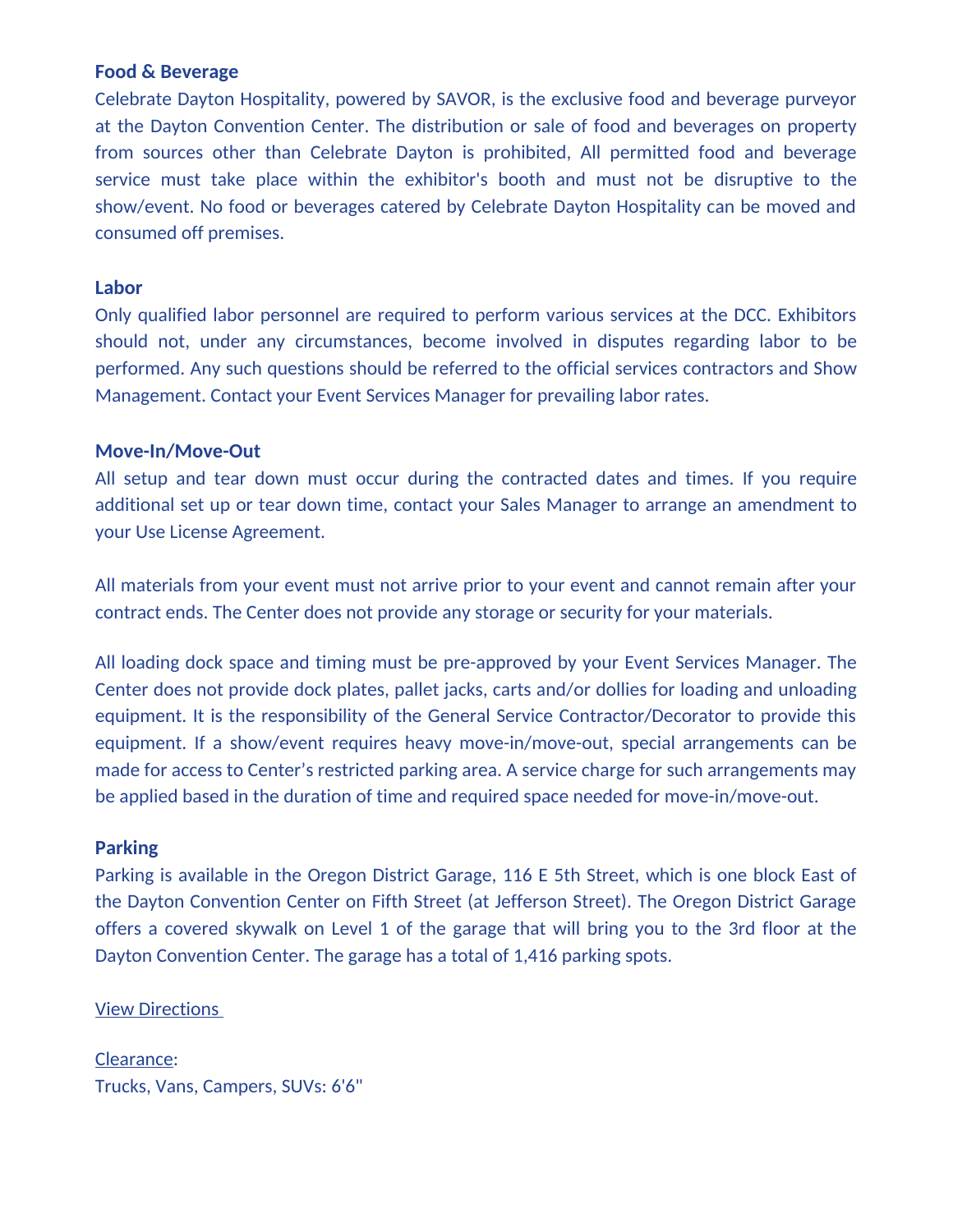Daily Rates: \$6.00 maximum \$2.00 per hour or part hour \$1.00 after 6pm daily

#### Do **not** use the Oregon District Garage if your vehicle is:

- A larger SUV with a wheelbase greater than 120 inches
- A pickup truck with a wheelbase greater than 120 inches (extended, super cab &
- 4 door trucks)
- A full size van of any type
- A vehicle with a clearance of 6'6" or higher
- Any other type of vehicle with a wheelbase longer than 120 inches

#### Pay Stations:

Attendees will pay at one of the convenient Pay Stations located on Level 1 of the Oregon District Garage (where the skywalk is located). Once you have paid at one of the pay stations you will receive a validated ticket for use at the exit. You will then have 20 minutes to exit the garage. Upon arriving at the exit, simply scan the validated parking ticket and the gate will raise.

Please note: There are no cashiers stationed at the exits. Credit cards are the only form of payment accepted at the exits. To use cash, you must use one of the Pay Stations located on Level 1 of the parking garage.

# Alternative Parking & Transportation Options:

Reibold Garage (Half Block Northwest of Dayton Convention Center) 131 S. Main St. (Entrance on W. Fifth Street) Capacity: 833 Details: \$1 First half hour; \$7 Daily max; \$50 Monthly Payment Options: Cash, Credit or Debit Card

Contact your Event Services Manager should you require alternative parking options near the Center.